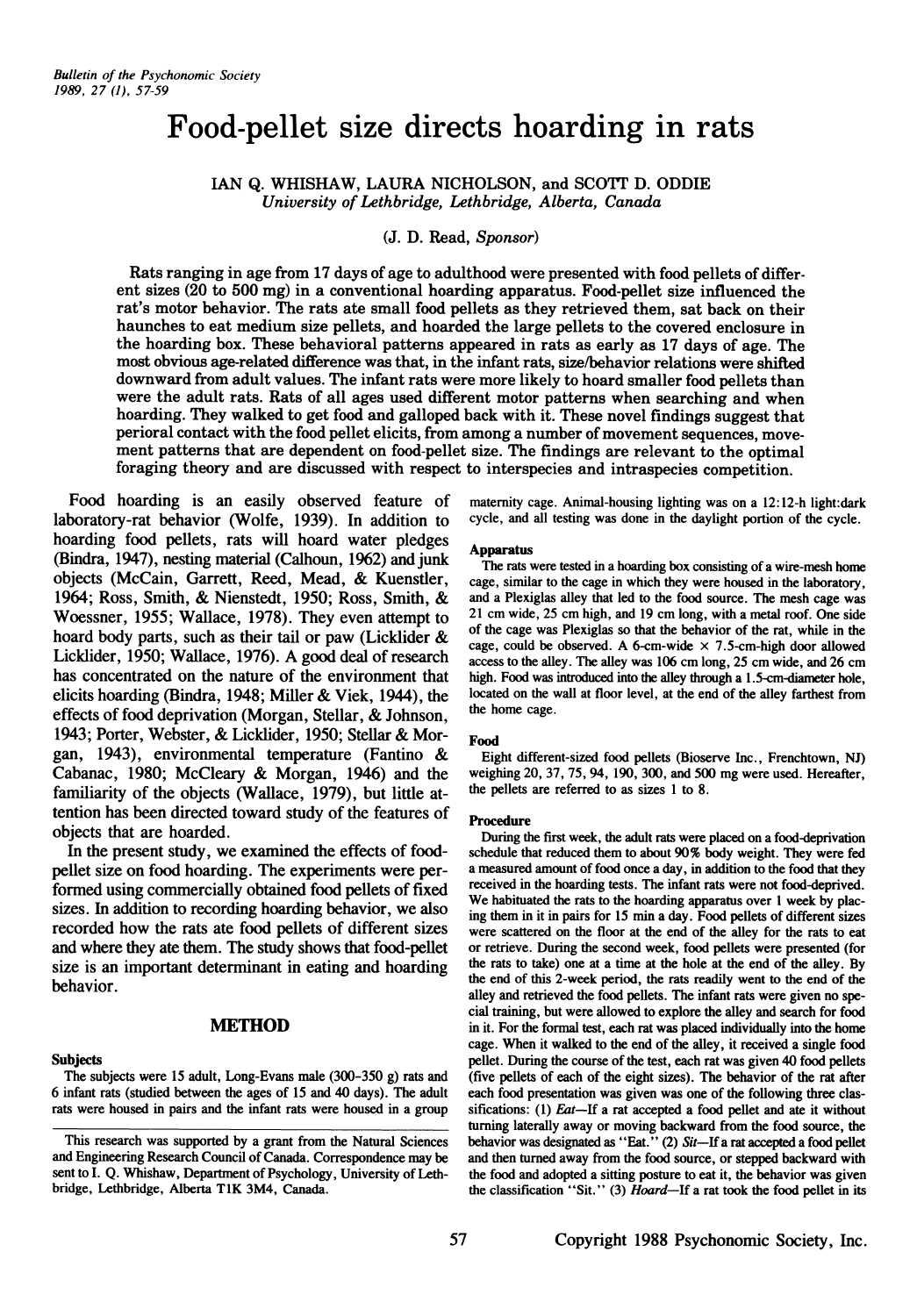mouth and transported it to the home cage at the end of the alley , the behavior was classified as "Hoard." The selection of food-pellet size on each trial was indicated on the screen of a monitor connected to an Apple  $II +$  microcomputer. The behaviors of the rat with the food were given the following numerical designations: Eat = 1, Sit = 2, Hoard = 3. After each trial, the appropriate number was entered into the computer via the keyboard, then the computer indicated the size of the next food pellet (generated by a random number generating program). After each rat was tested, the computer printed a summary of the rat's performance, indicated the rat's mean score, and presented a graphic display of its performance. The microcomputer requested comments concerning the rat's behavior, which then were printed at the end of the data summary.

Travel speed of a rat approaching the food source and leaving the food source was measured using photocells that triggered a clock program on the microcomputer. Measures were taken on each of five trials as the rats hoarded size 8 (large) food pellets.

# **RESULTS**

A summary of the behaviors elicited from the adult rats as a function of food-pellet size is shown in Figure 1. The adult rats swallowed the smallest food pellets as soon as they picked them up. They grasped the intermediate-sized food pellets in their mouth, transferred them to their paws, then sat back on their haunches to eat them. Then they carried the largest food pellets back to the home cage, where they ate them in a sitting posture. This pattern of behavior was identical in every one of the adult rats tested. An analysis of variance showed that there was no significant effect of behavior  $[F(2,28) = .29, p > .75]$  or pellet size  $[F(7, 98) = 1, p = .43]$ , but the behavior by pellet interaction was highly significant  $[F(14,196) = 71.86,$  $p = .00001$ . By Day 17, the behavior of the infant rats was similar to that of the adult rats. However, they hoarded more small pellets and medium-sized pellets than did the adult rats. As they aged, their behavior began to approximate that of the adult rats. As was the case for the adult rats, there was a significant interaction between





the size of food pellet hoarded and the number hoarded  $[F(7, 14) = 19.53, p < .001].$ 

The running speed of 5 rats was compared between their approaches to the food source and their returns with size 8 food pellets. Their mean approach speed over a l-m test distance was .94 sec, and their mean return speed was .49 sec—a difference that was significant ( $p < .001$ ). Generally, the rats walked as they approached the food source, often making pauses, but they galloped as they returned.

## DISCUSSION

This study describes a novel finding concerning the food-hoarding behavior of laboratory rats. Their behavior is influenced by food-pellet size . As the size of a food pellet increased so did the probability that the food pellet would be hoarded. Other motor behaviors also were influenced by food-pellet size. When rats encountered very small food pellets, they grasped them by mouth and swallowed them . Intermediatesized food pellets were grasped in the mouth, then the rat transferred them to its paws and sat back on its haunches to eat them. Thus, food, depending upon its size, could elicit a number of motor behaviors.

These observations may be relevant not only for studying hoarding by laboratory rats but for understanding the motor behavior of foraging rats in a more general context. With respect to the optirnal foraging theory (Pyke, Pulliam, & Chamov, 1977), an animal at risk to predation can decrease its exposure if it can hoard an optimal amount of food to a secure location for consumption. The food-pellet/behavior relation may define what is optimal. Nevertheless, some of the rat's behavior also may serve to protect it from conspecifics, which have a propensity to steal food (Whishaw & Tomie, 1987, 1988) . We feel that the latter hypothesis should receive particular attention . When we have presented rats with large numbers of small food pellets, we have found that they remain to consume them on site. Thus, where food objects are small (e.g ., grain stores) or medium-sized, rats remain exposed to both predation and theft. Rapid eating of small pieces of food, and dodging with intermediate-sized pieces of food (Whishaw, 1988; Whishaw & Tomie, 1987, 1988), are behaviors that are adaptively used with conspecifics, but not with predators.

Finally, we have speculated about the stimulus feature of food that instructs motor patterns. It is possible that this is in some way related to body size . This idea derives from the observation that the infant rats, when they begin hoarding, are far more likely to hoard small food pellets than are adult rats. Thus, mouth opening could serve as a sufficient stimulus. It also is possible that infant rats are more likely to hoard small food items because infant rats are more vulnerable than adult rats. These possibilities could be examined in future research.

#### REFERENCES

- BINDRA, D. (1947). Water hoarding in rats. *Journal of Comparative* & *Physiological Psychology ,* 40, 149-156.
- BINDRA, D. (1948). The nature of motivation for hoarding food. Jour*nal of Comparative* & *Physiological Psychology,* 41, 211 -218 .
- CALHOUN, J. B. (1962) . The *ecology* and*sociology ofthe Norway rat* (Public Health Service Publication No. 1008). Washington, DC: U.S. Government Printing Office.
- FANTINO, M., & CABANAC, M. (1980). Body weight regulation with a proportional hoarding response in the rat . *Physiology* & *Behavior,* 24, 939-942.
- LICKLIDER, L. C., & LICKLIDER, J. C. R. (1950). Observation on the hoarding behavior of rats. Journal of Comparative & Physiological *Psychology,* 43, 129-134 .
- MCCAIN, G., GARRETT, B. L. , REED, C., MEAD, G., & KUENSTLER, R. (1964). Effects of deprivation on hoarding of objects other than the deprived material. *Animal Behoviour,* 12, 409-415.
- MCCLEARY, R. A., & MORGAN, C. T. (1946). Food hoarding in rats as a function of environmental temperature. *Journal of Comparative Psychology,* 39 , 371-378 .